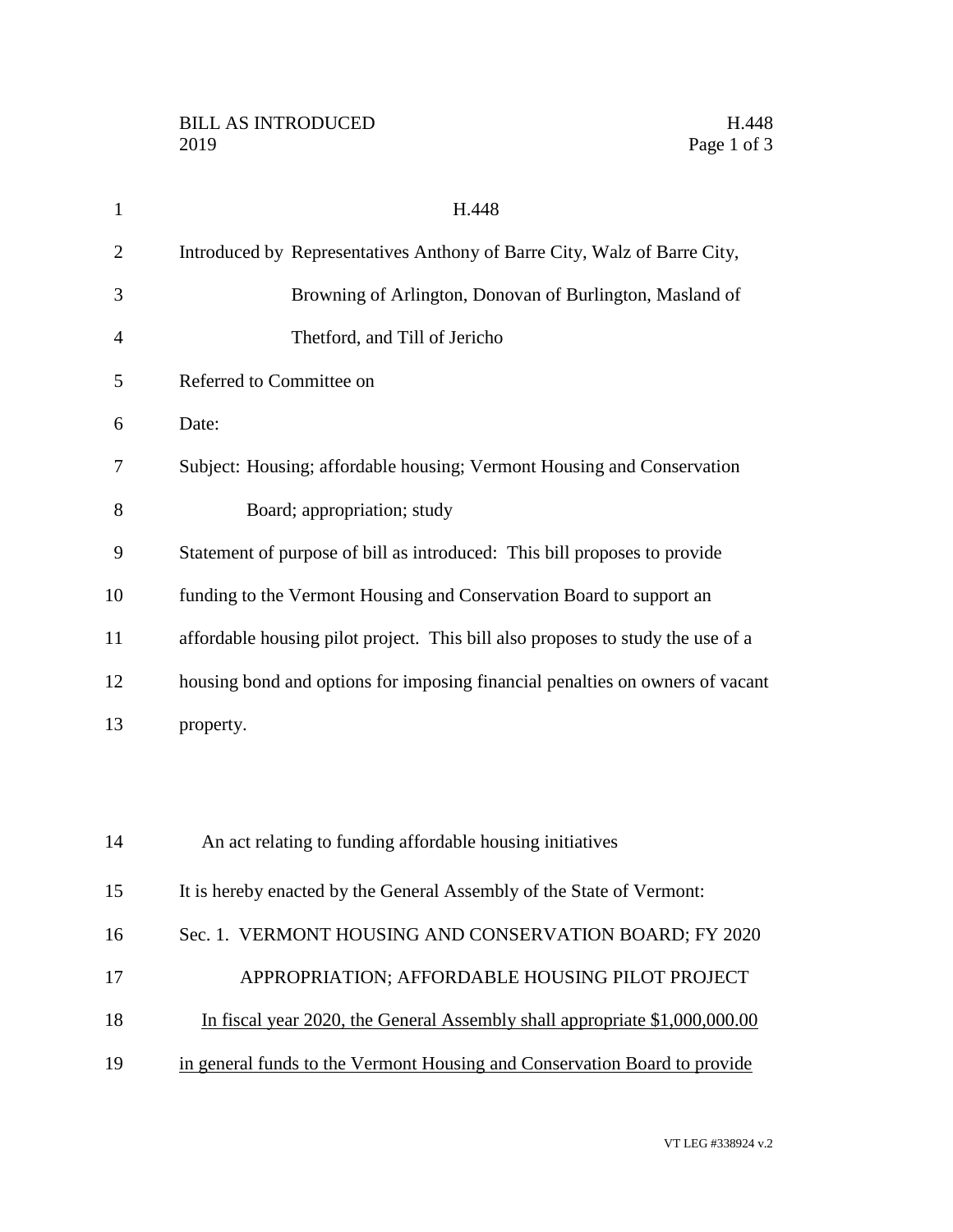| $\mathbf{1}$   | additional support to its affordable housing pilot project. Funds shall be used |
|----------------|---------------------------------------------------------------------------------|
| $\overline{2}$ | to rehabilitate and repurpose existing housing.                                 |
| 3              | Sec. 2. HOUSING BOND; STUDY                                                     |
| $\overline{4}$ | (a) On or before December 15, 2019, the State Treasurer shall study and         |
| 5              | write a report on what revenue sources may be used to support a housing bond    |
| 6              | to fund affordable housing projects in at least ten communities. The report     |
| 7              | shall include recommendations for any necessary legislative action.             |
| 8              | (b) The State Treasurer shall submit a copy of the report described in          |
| 9              | subsection (a) of this section to the House Committees on Commerce and          |
| 10             | Economic Development and on General, Housing, and Military Affairs and the      |
| 11             | Senate Committee on Economic Development, Housing and General Affairs.          |
| 12             | Sec. 3. PENALTIES FOR VACANT PROPERTY; STUDY                                    |
| 13             | (a) On or before December 15, 2019, the Secretary of Commerce and               |
| 14             | Community Development, in consultation with the Executive Director of the       |
| 15             | Vermont League of Cities and Towns, shall study and write a report on           |
| 16             | approaches to imposing penalties on property owners who leave property          |
| 17             | vacant for one year or more. The report shall include recommendations for       |
| 18             | any necessary legislative action.                                               |
| 19             | (b) The Secretary shall submit a copy of the report described in                |
| 20             | subsection (a) of this section to the House Committees on Commerce and          |